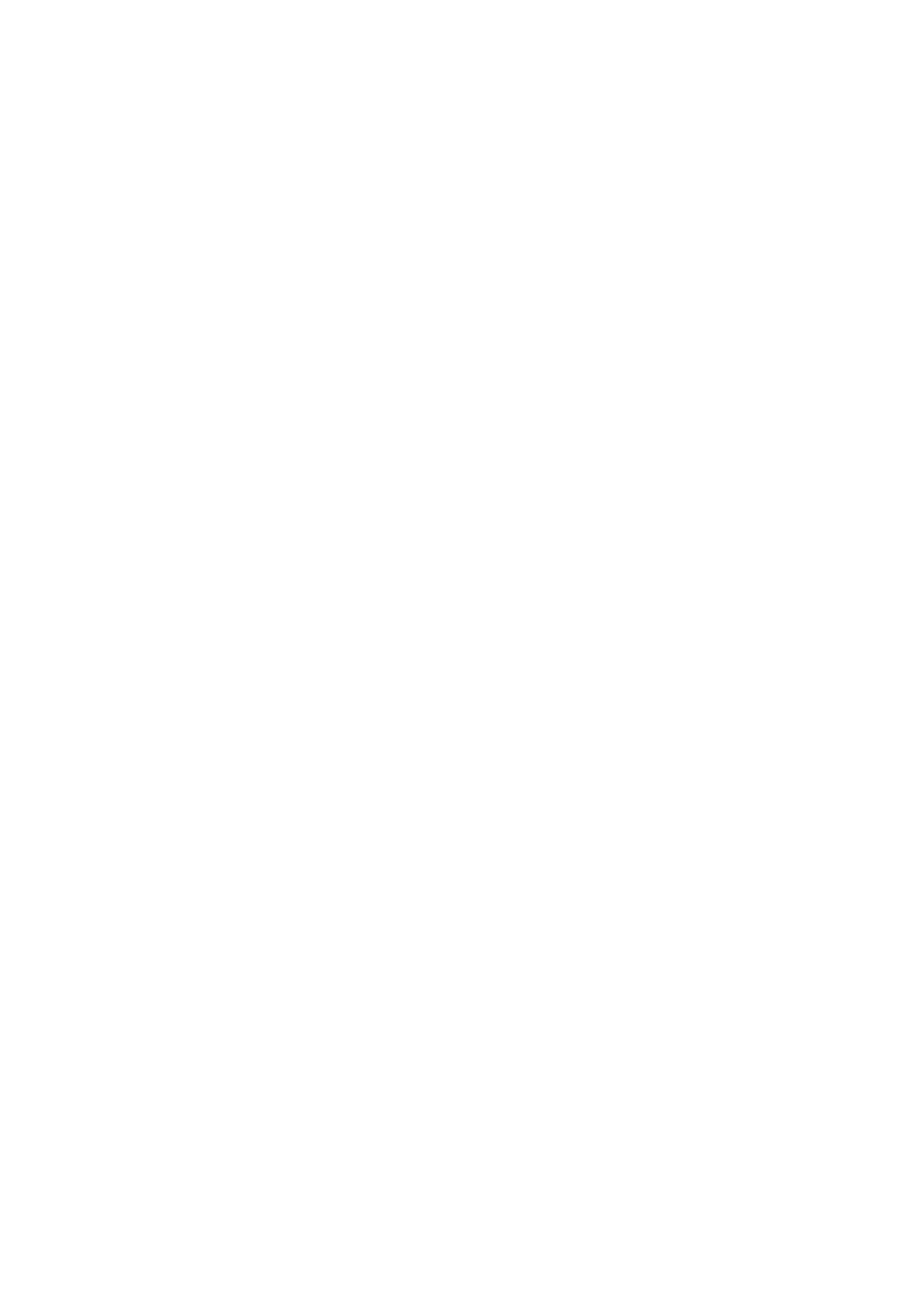

# **SPIRITUAL DEVELOPMENT OF OUR NEXT GENERATION**

**JOURNEY CHURCH**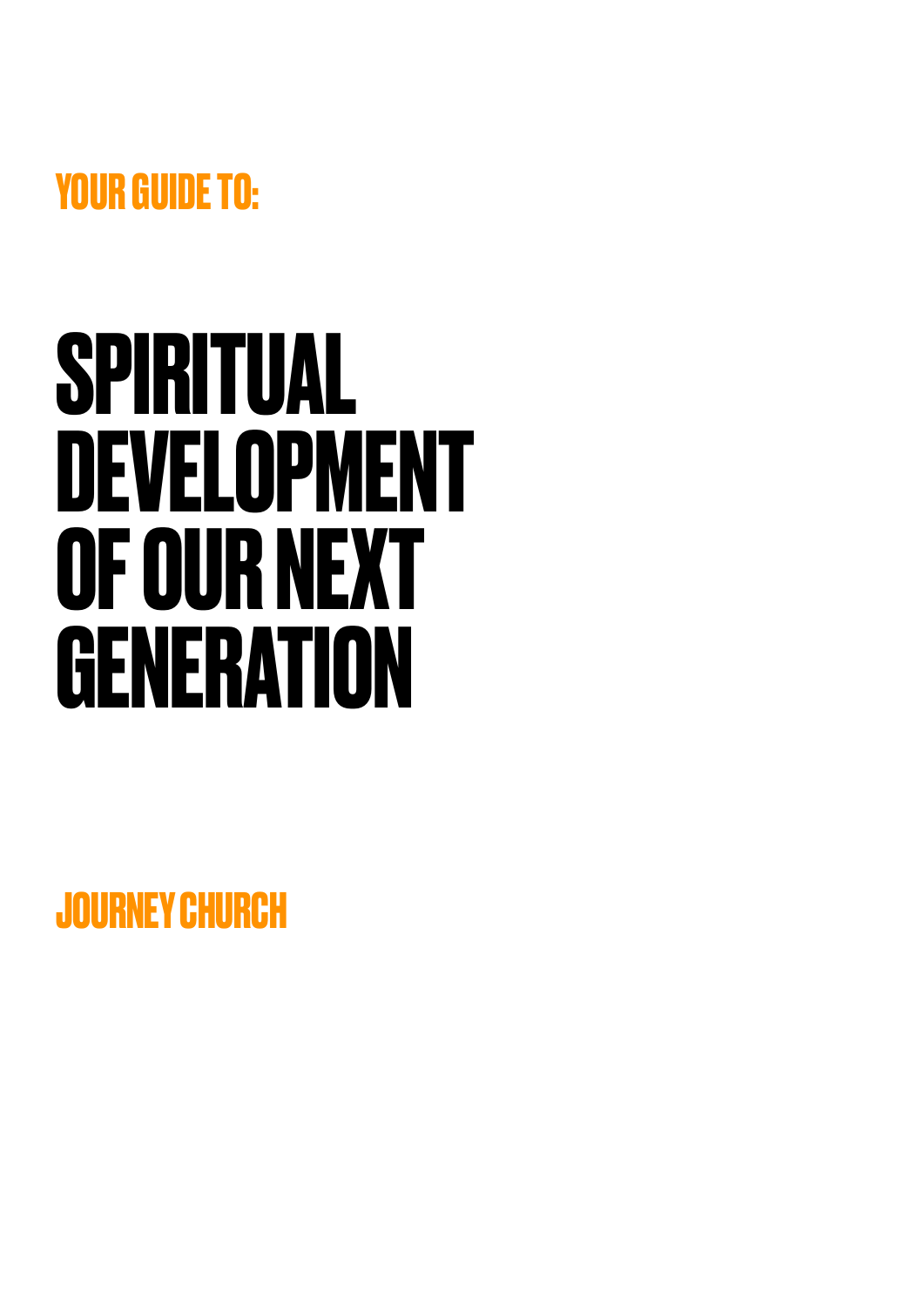# **CONTENTS**

- Letter from Pastors
- Babies & Toddlers
- Nursery
- Wee College
- Elementary Kids
- Kids Church
- Tweens
- Leadwell
- Youth
- Senior High
- Junior High
- Mentorship
- Safety and Your Children
- Serving Opportunities
- Retreats/Missions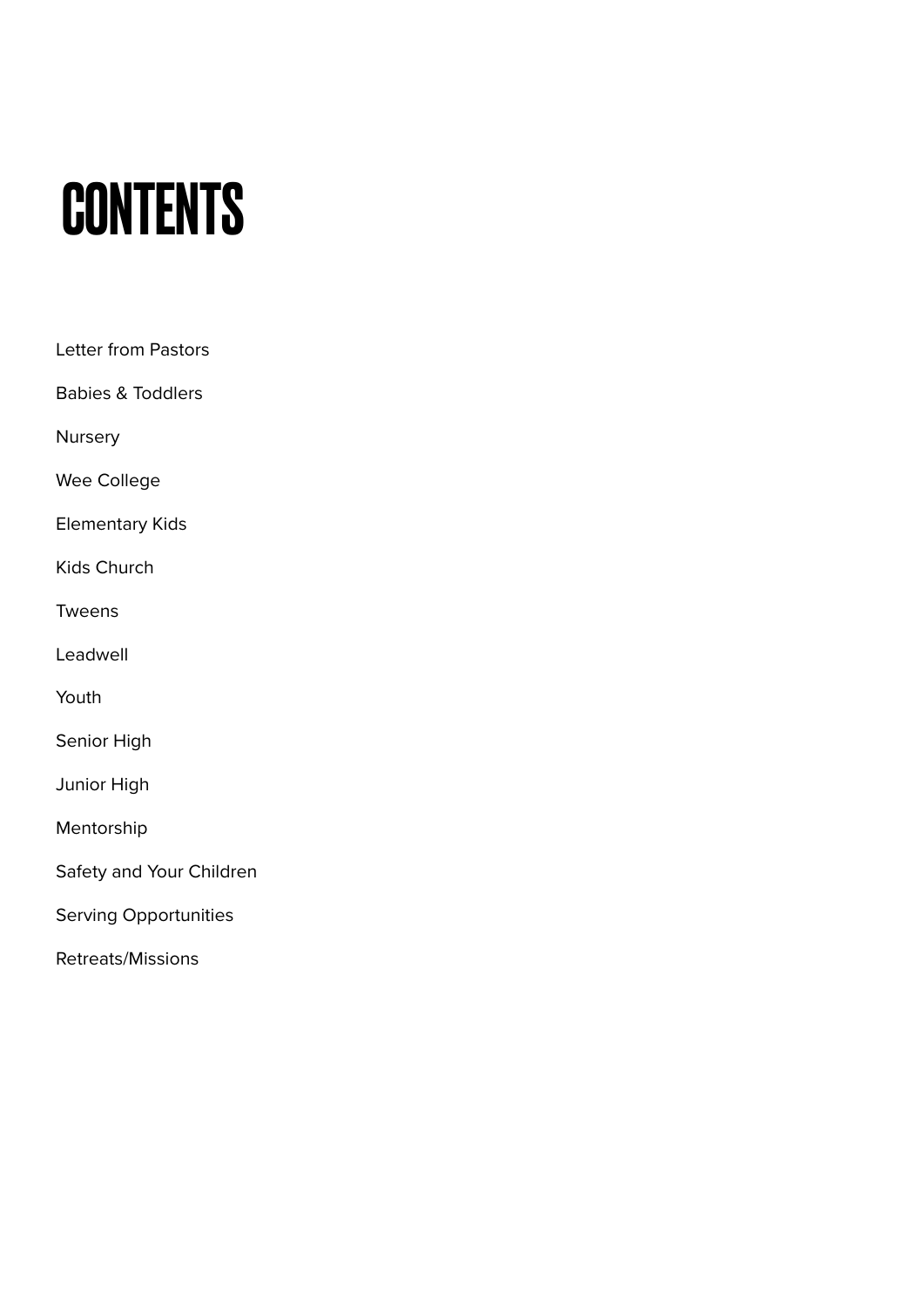# **LETTER FROM OUR PASTORS**

At Journey Church we believe in the Next Generation. We understand that as a multigenerational church that we must make room for everyone, but that special attention must be paid to making a way for the youngest amongst us to flourish. This is primarily because their age and experience mean that they cannot do this for themselves. Our goal as a church is to establish habits and experiences that make it easy for children to grow up to become life-long passionate followers of Christ.

In the following pages you will see many of our Next Generation programs outlined. These programs have been designed with the following values in mind:

1. **We understand the 4-14 window.** - 85% of all Christians come to know Jesus between the ages of 4 and 14.

2. **We understand the value of "5."** - When people have 5 or more mentors and influencers in their lives discipleship happens. This is why we need everyone involved in the Next Generation!

3. **We don't believe in a Jr. Holy Spirit.** - We expect that our children and students will experience and respond to the Holy Spirit.

4. **We want to invest in programming that we know will contribute to positive discipleship outcomes.** We are pragmatic in our approach to Next Generation ministry…we will follow the research and make sure that our programs and method's are making an impact on the ground in young people's lives.

5. **We want to give significant time and budget to children's outreach and discipleship initiatives.** - We don't just want to talk about the Next Generation- we want to put our money where our mouths are. Our budgets will reflect our commitment to the Next Generation.

Historically, young people have always led the way into revival. We don't expect anything less at Journey Church. We want to empower our children to hear from God, know His word and make a difference in the world.

Thanks for continuing to invest in the lives of your children. We are committed to standing with you and seeing God do miraculous things in and through their lives.

Pastors Dave & Jess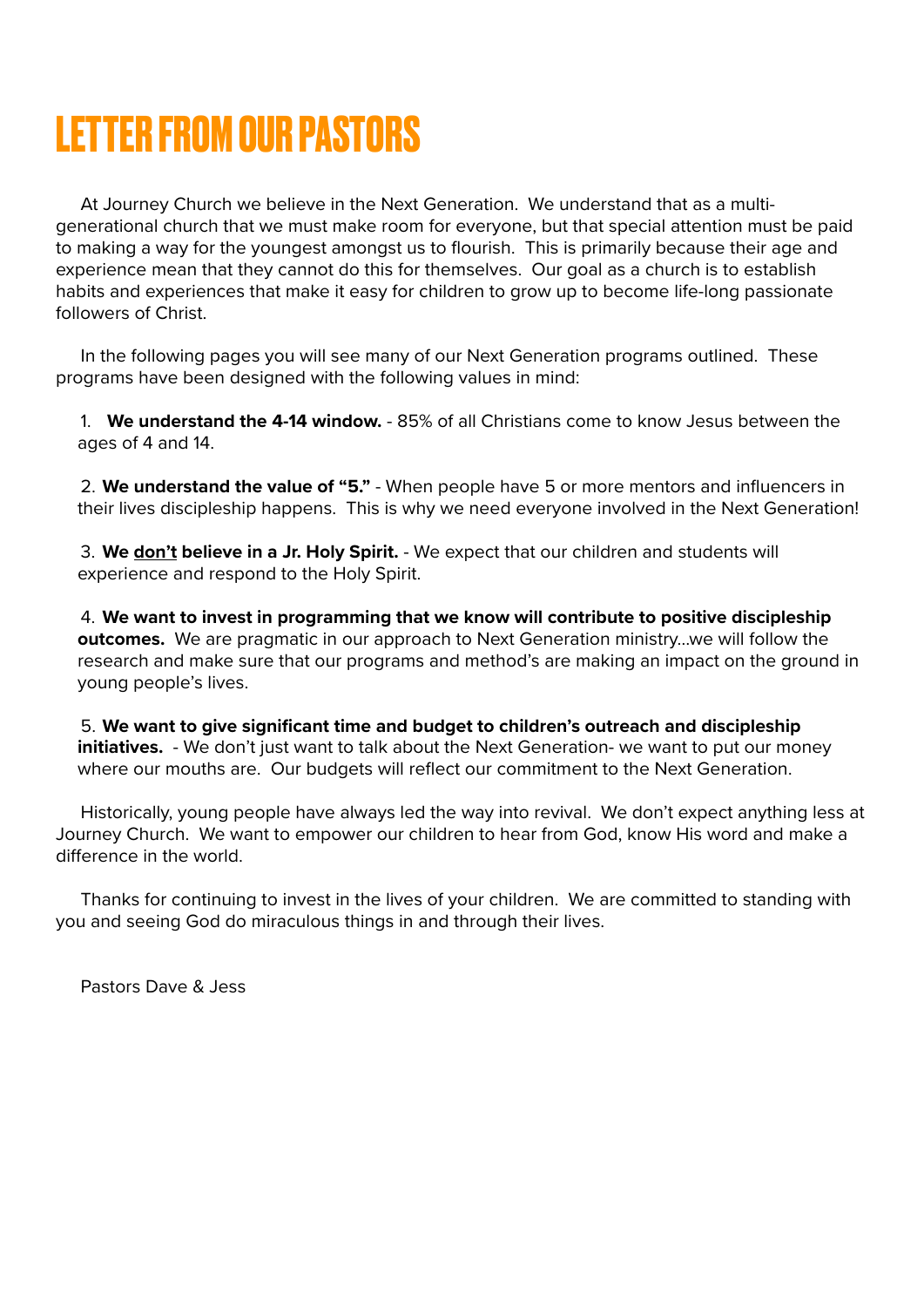# **BABIES & TODDLERS**

Our nursery is intended for babies from 6 months to 18 months of age. We have caring volunteers who play with age appropriate toys with them, pray over them and play kids worship music and may provide baby-friendly snacks.

Our toddlers & twos class is intended for children aged 18 months until the fall of the year they turn 3. We have wonderful volunteers who follow a curriculum that teaches Biblical truths through play, toddler-friendly activities and crafts, and music with actions or rhythm instruments. Snacks may be supplied, while being considerate and careful about allergies.

### **- PLAY - PRAY - WORSHIP**

# **WEE COLLEGE**

We are so excited to introduce the WeeCollege program to Journey Church for our youngest learners, our preschoolers! WeeCollege is a highly respected and effective program to teach children foundational truths from the Bible through their preschool years. This program runs throughout the school year from September through June, with students moving up to the next year each fall. Year 1 starts the school year they turn 3, Year 2 starts the school year they turn 4 and Year 3 starts the year they turn 5. This program is designed so kids engage with their Bibles, meet with Jesus and learn how to worship. Kids learn through frequent repetition and practice, so their regular attendance is critical in their success in memorizing scripture and learning the content taught in WeeCollege.

We believe this is a wonderful opportunity for families as your children build Biblical knowledge and valuable friendships, but you also have the opportunity to plug into the wonderful community that makes up Journey Church by attending regularly and building relationships. We also make sure there is tons of time for students to play and develop friendships with one another.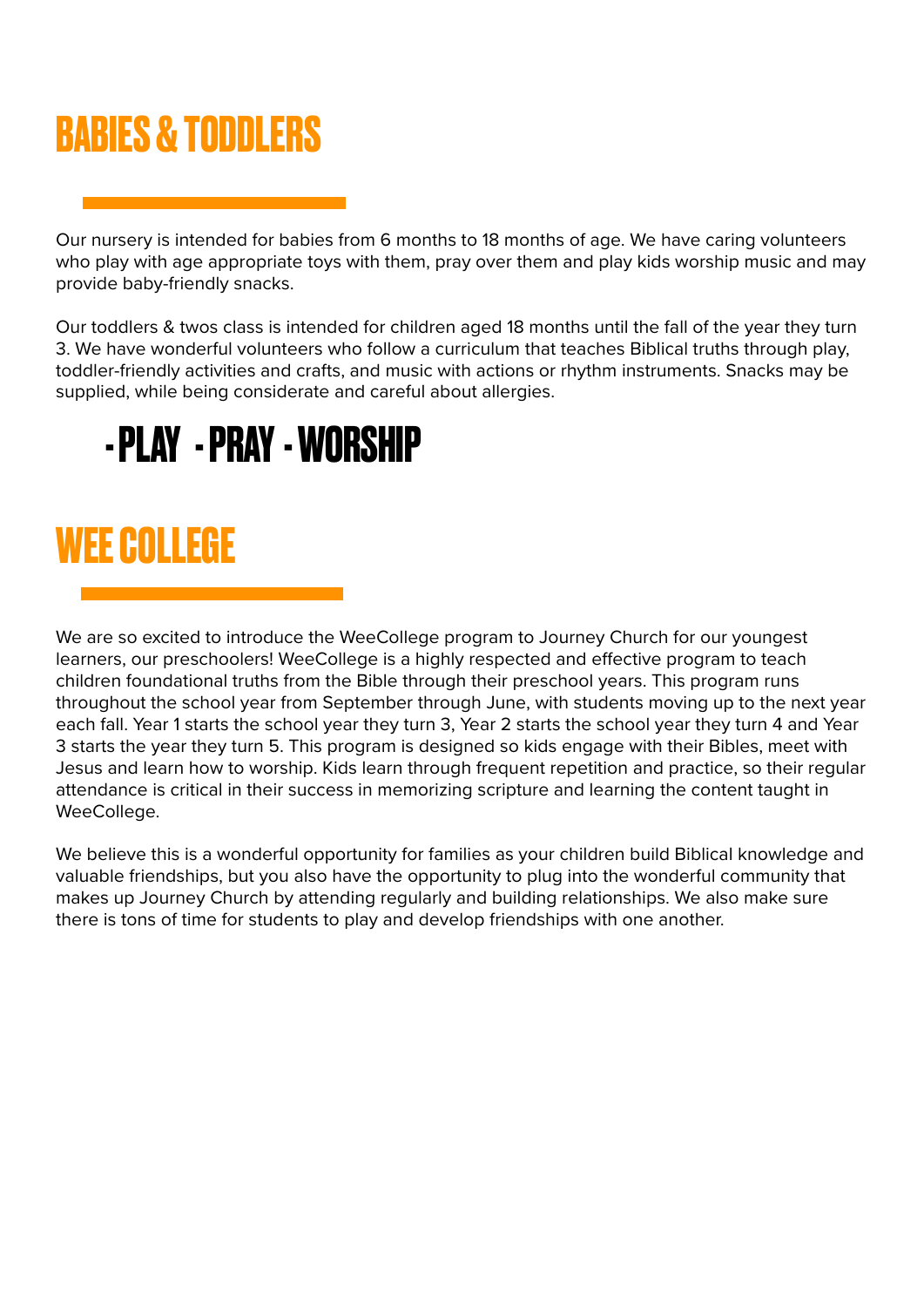## **ELEMENTARY KIDS**

 Sunday Mornings are a time for Journey Kids to connect with the Lord, grow in community and learn Biblical truths. We have created an environment for kids to dance around in worship, play active and engaging games and participate in our Bible lesson. Our goal at Journey Kids is for Sunday School to feel like an hour-long party where kids can grow in their faith and Bible knowledge while being safely cared for by our screened volunteers. It's an atmosphere like none other where kids can be themselves and confidently grow in their relationship with Christ.

The curriculum we use has been developed right here at Journey Church! Over the course of 3 years, we go through the entire Bible in 10 key sections. There are 132 stories we teach and each one has a memory verse which connects to the Biblical truth we are learning that week. We have worked hard as a next generation team to bring the key stories to your child on Sunday mornings so they can go home with confidence to open up their Bibles and dig deeper with their families.

We believe in the importance of Biblical literacy for our children. The memory verses your child will memorize in their time at Kids Church are foundational verses that will help them throughout their lives. Research on Bible engagement has shown that children who read their Bibles four or more times a week engage with good moral behaviours and significantly reduce risky behaviours. The memory verse and story framework we have established is a good foundation for kids to engage with scriptures through encouraging them to explore deeper and ask questions to trusted adults. Plus, if they memorize their memory verses there are some pretty awesome prizes too!

#### **TWEENS**

Journey Tweens is a space for kids to come on a Friday Night and have fun. We know through research that between the grades of 4 and 6 kids need to decide to serve God and this time period is one of the most critical times for students to make a lifelong decision to serve God. We developed Journey Tweens to encounter kids with the Bible and help students make that critical decision to serve God. We also created Journey Tweens as a transition for children's ministry to youth. Tweens builds off of what is taught in children's ministry and helps build foundations for Students for when they go into the Youth program. We designed this program for students in grade 4-6 with the intention of creating relationships between the students and leaders, and developing relationships among students and their peers, and finally developing relationships between students and the God we serve. We want to foster connections that will last and lifelong impact.

We meet on Friday nights and have events every two weeks. We meet on Fridays to have a fun time with the students and to impart some wisdom from the bible on the students. Tweens is a place where we value relationships and the impact that we can have over students' lives. At Tweens we want students to feel like they have established a relationship between themselves and their peers in a meaningful way, and we also want to have a relationship between our leaders and our students. And finally we want the kids to have a relationship with God. We want to focus on relationship, relationship, relationship.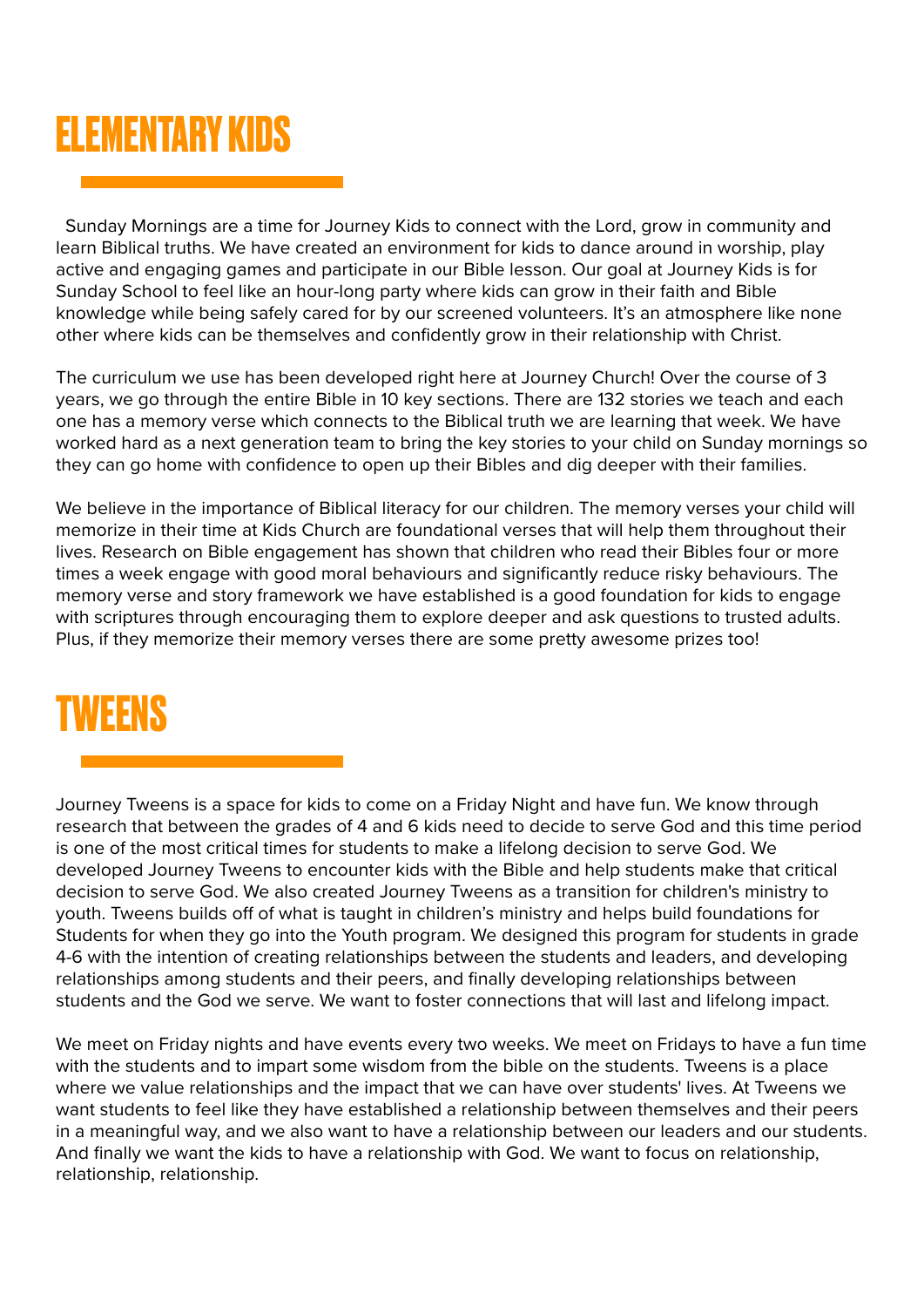

Lead Well is a program that is designed to help equip our students between the ages of 9 and 13 with leadership skills. This program has been implemented in other churches and has seen outstanding success, and we want to be able to give students skills to become the great leaders that we know that they can be. We want to help equip your students when they are young to learn how to become leaders that can one day change the world. The program also takes into consideration the multiple learning styles that kids have. This program will be hosted on a bi-weekly basis on Sundays after church. It is our desire that we practically help students in the church achieve great leadership skills. We desire as a church to help students be successful, and we desire that students become active critical thinkers and problem solvers. The next generation of leaders is within our students and we want to partner with parents and help develop those leaders. Once the student finishes the program, they should be well equipped as leaders and have useful practical skills that they can take with them to their future endeavours.

# **YOUTH**

#### **Sr. High**

Every Friday at 6 30 the youth meet for a high energy night with friends where there will be games, a time of worship and a message as well as plenty of time before and after to connect with friends and develop strong friendships.

Youth is definitely a place where students can come and grow in their faith but we also really care a lot about them having lots AND LOTS of fun. We want Friday nights to be the night our youth look forward to more than anything else and something they wouldn't miss for the world. Our games are engaging with prizes worth playing for that get our students involved and having fun. Through games and our times to hang out before and after our hope is that students are able to find life long friendships that will be a support to them throughout their life.

Worship is one of our key priorities as well at Journey youth. We want to worship God with joyful hearts as well as create a place for our youth to come before God in honesty with where they are at. This allows for students to come on Fridays and truly encounter the living God. To hear about God and to know about him is great but through our worship we are actually able to encounter him as we worship him.

#### **Jr. High**

Grades 6-8, our junior highs, then have their own message where they will learn about foundational truths of the gospel with a large focus on developing spiritual disciplines such as bible reading and prayer. We will begin to walk them through the practical application of their knowledge and encourage them to begin serving in different areas of their life. We will continue to teach them biblical truths while encouraging them to ask their questions and make their faith their own. Creating disciplined followers of Christ is our mission at Journey youth and to be able to see our junior highs truly live out their faith is our goal.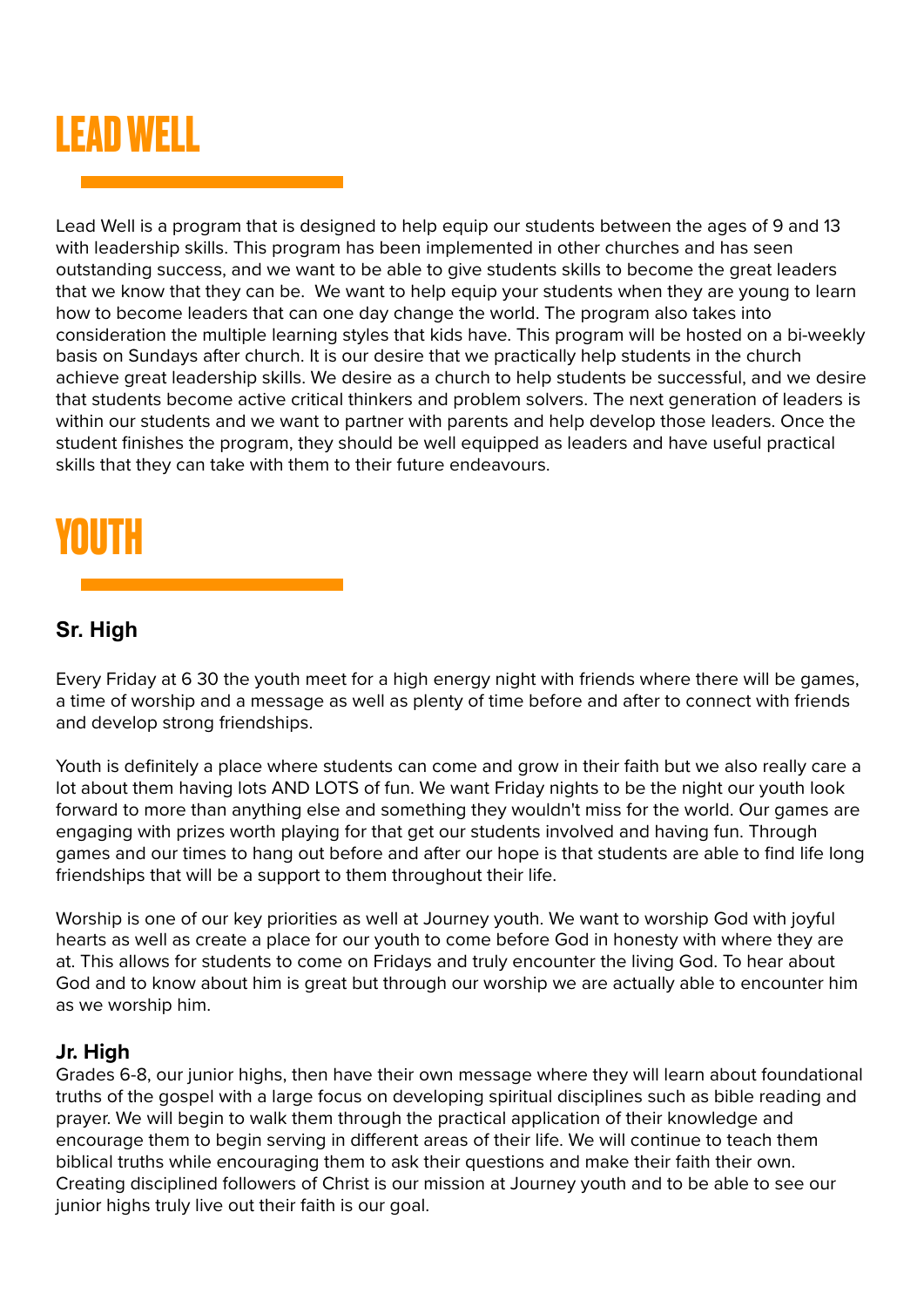Overall our desire for our junior highs at Journey youth is that it will be a place that people can belong and call home. Somewhere they will be able to come, have a lot of fun, encounter the presence of God and be taught about the love of God and what he says to his children. Through these weekly times we are hoping to see youth grown into godly leaders that seek to serve God in everything that they do.

### **MENTORSHIP**

Our heart at Journey Church for every student that comes through our church is that they would be able to have mentors who they can trust and be encouraged by in their faith all throughout their life. Statistics show that each young person needs five older individuals who walk closely alongside them in order for them to continue walking in a thriving, growing faith into their young adult and adult years. To be able to intentionally provide one of those people is our hope through this mentorship program. Giving our young people a place to ask questions and to wrestle with their faith as well as receive the wisdom of those who have lived longer is one of the hopes of this mentorship program

Participants are able to fill out an application with basic interests and information about themselves and will be paired with a mentor who we deem to be a good fit with the mentee. We will require police checks and personal references for all of our mentors in order to ensure the safety of each of our mentees. Throughout the year we will then have 4 intentional mentorship nights where the pairs of mentors and mentees will be able to gather together and have a fun night of food and games and community. We will also allow at each of these nights a space for the individual pairs to have a time of one on one interaction where they will have the ability to learn more about each other and an intentional chance for the mentor to provide guidance or support for the mentee. For the younger students simply being able to have a trustworthy person in their life who cares for them and prays for them will be a deeply impactful experience.

Our hope is that this will cultivate a culture of mentorship within our church where everyone is encouraged to find those who will be able to come alongside them and support them. To see these connections turn into life-long friendships will allow each student to walk in maturity in their faith for their whole life.

# **SAFETY AND YOUR CHILDREN**

The safety of both our children and our volunteers is very important to us here at Journey Church.We have a screening process for volunteers that includes a police check specific to those working with this vulnerable sector. We have a check-in system that prints sticker tags for each child and as well as a parent tag for pick-up. We also have bright coloured bands for children with allergies so volunteers will be cautious when distributing snacks or other possible allergens. (all potential snacks are nut free)